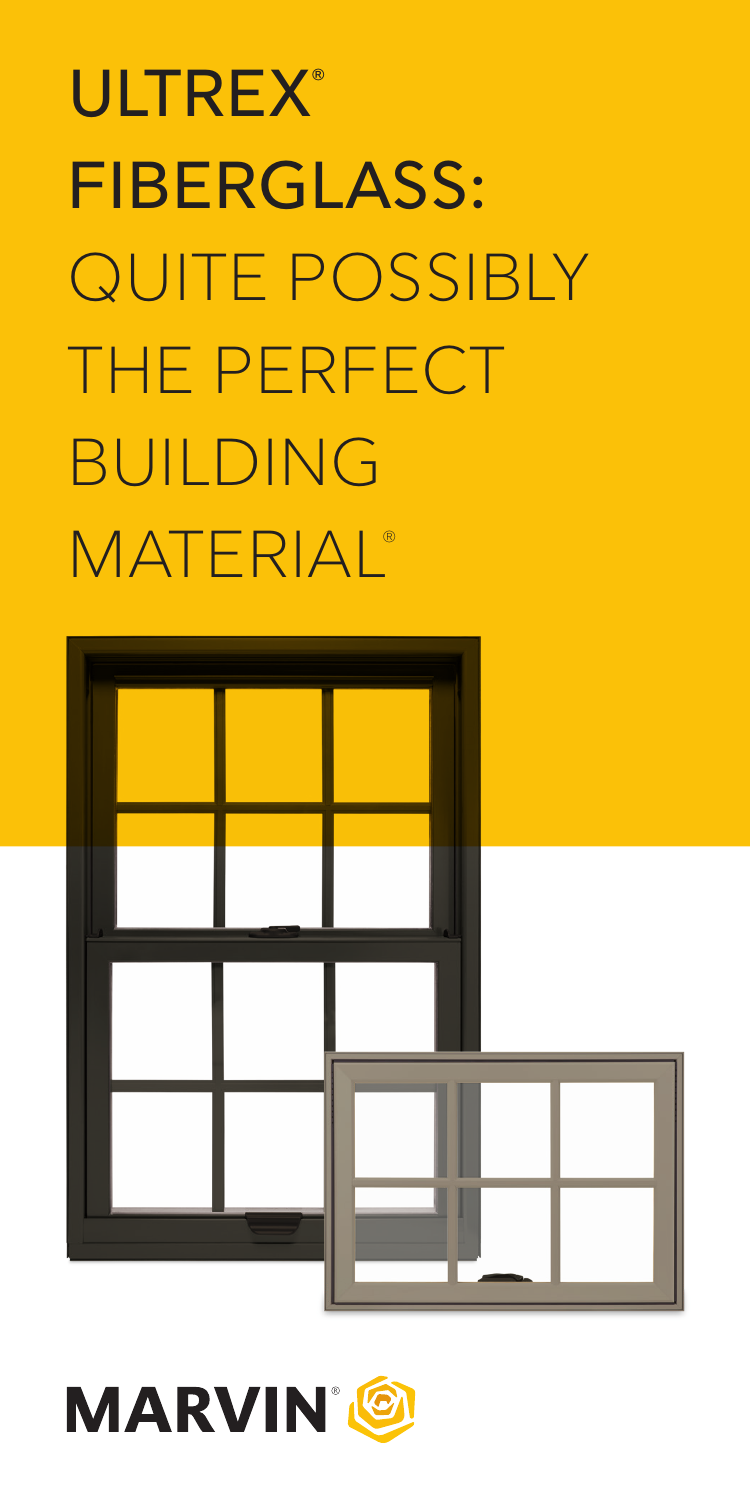#### THE MARVIN MATERIALS DIFFERENCE: ULTREX

Choosing the right materials for windows and doors is importan appearance and performance. Ultrex, an innovative fiberglass m over 20 years ago, was one of the first premium composites on composites are created equal.

- Some companies use materials like sawdust and vinyl to produce a com fundamentally different properties and performance values. But Ultrex contains a high density of woven fibers bound by a thermally-set resin pressure and temperature than vinyl-based composites.
- With such different materials grouped in the composites category, it be what sets them apart.

Elevate collection: wood interiors and fiberglass exteriors Essential collection: fiberglass interiors and exteriors

#### STRENGTH AND STABILITY OF UITREX

Ultrex fiberglass is highly impact resistant and more rigid than vinyl and vinyl/wood composites. Issues of instability and less-than-perfect alignment that can complicate installation—and long-term performance—are not a concern with Elevate and Essential collection windows and doors.

The exceptional strength and stability of Ultrex eases installation and establishes a secure, long-lasting fit that stays square and true, year after year.

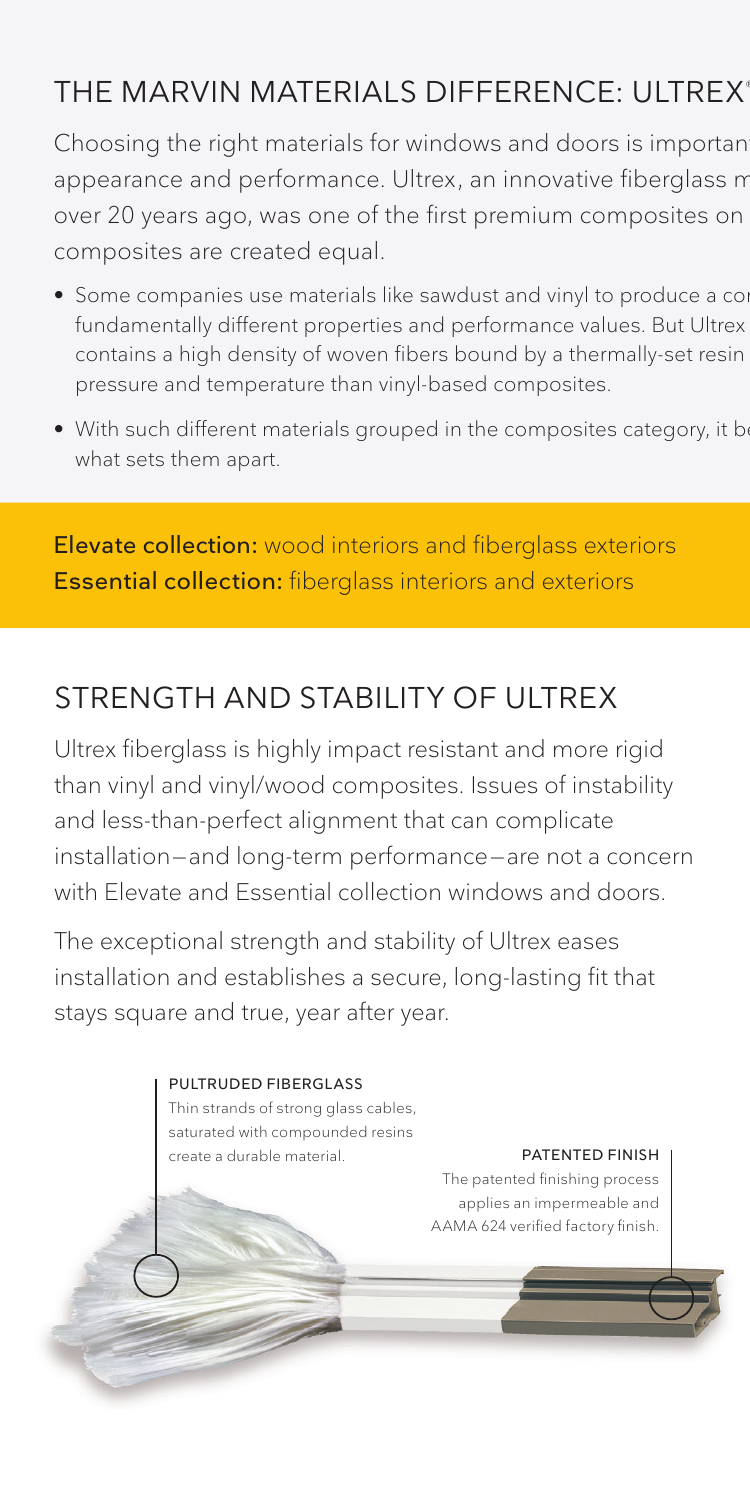#### THE MARVIN MATERIALS DIFFERENCE: ULTREX ® **FIBERGLASS**

t when it comes to long-term aterial pioneered by Marvin the market. However, not all

mposite material with is different. Its material makeup that makes it more resistant to

ecomes important to know



### TEMPERATURES MAY FLUCTUATE, BUT ULTREX WON'T

Ultrex expands and contracts at virtually the same rate as glass so it works with glass rather than against it. This means seals aren't as prone to leaking and windows aren't subjected to sagging issues like other composites.

This is especially true when compared to vinyl, which can distort in extreme heat and crack in fluctuating temperatures. Ultrex resists distortion even at temperatures up to 285°F. Rapid temperature change doesn't faze Ultrex: When the mercury climbs from -30°F to 70°F, a 6 foot stile changes less than 1/32" in length.

#### **EXPANSION MEASUREMENT**